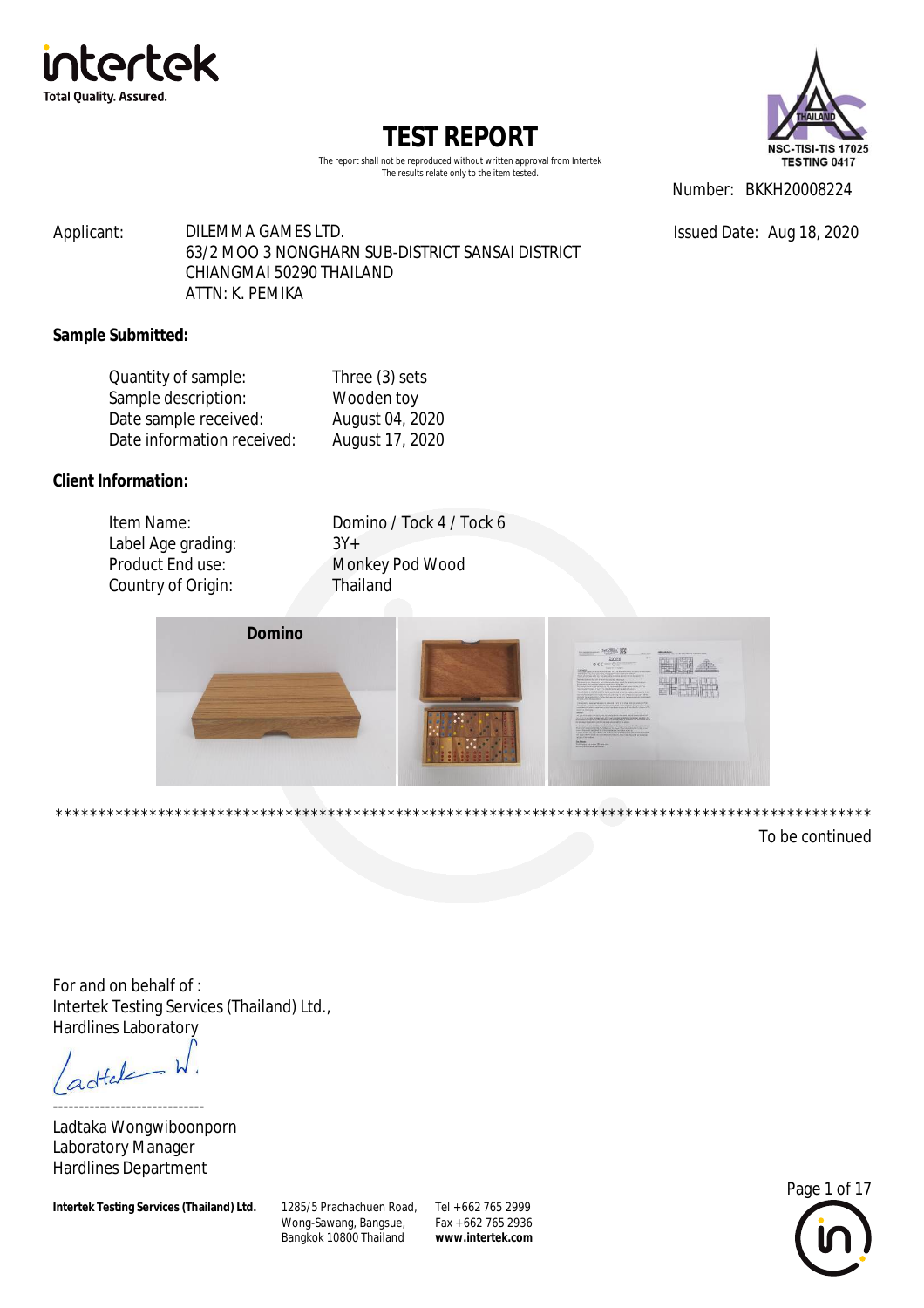



The report shall not be reproduced without written approval from Intertek The results relate only to the item tested.

Number: BKKH20008224



#### **Test conducted:**

As requested by the applicant, for details please refer to attached page(s)

1285/5 Prachachuen Road, Tel + 662 765 2999 Wong-Sawang, Bangsue, Bangkok 10800 Thailand

Fax + 662 765 2936 www.intertek.com



 $***$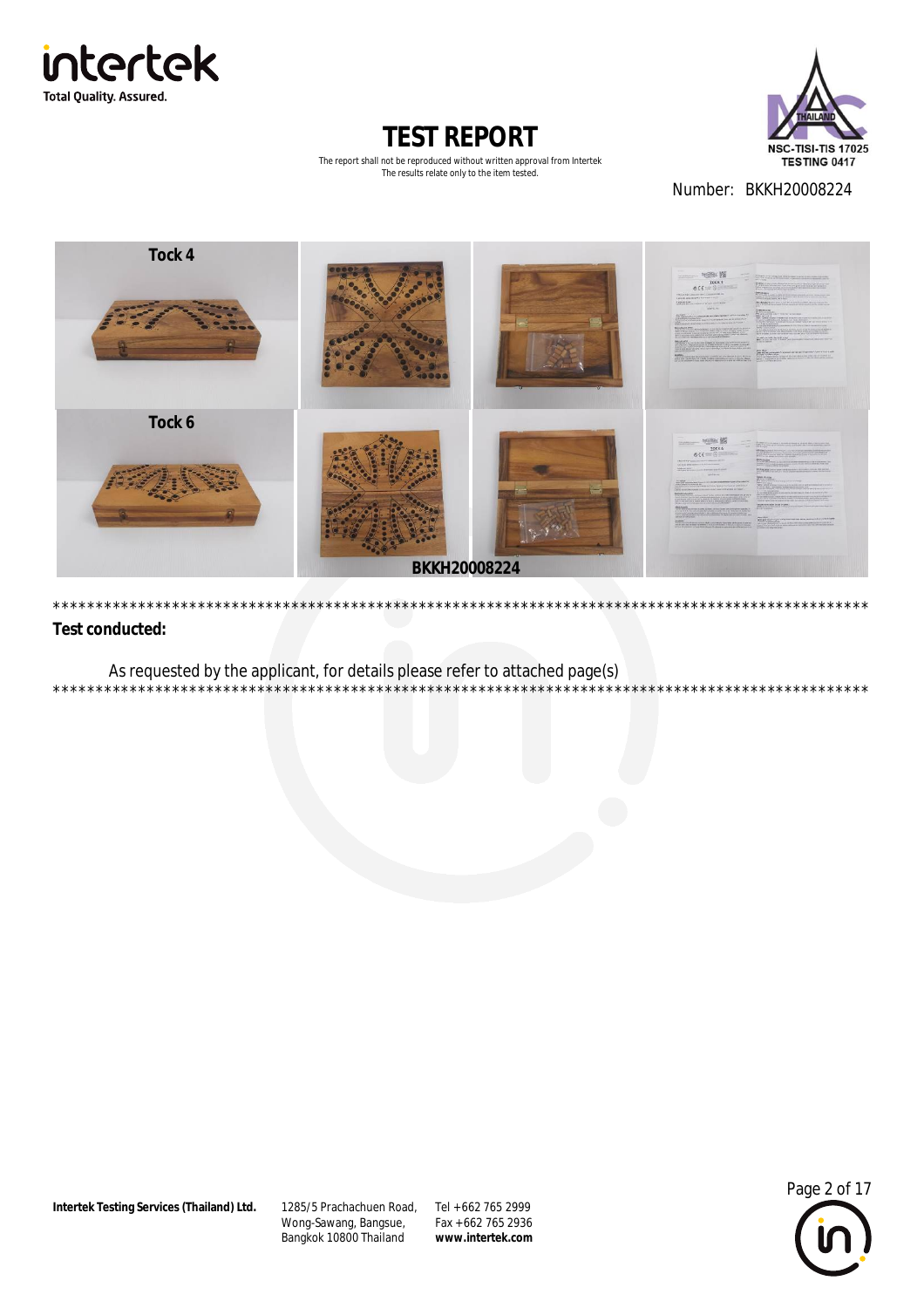intertek **Total Quality. Assured.** 

> **TEST REPORT** The report shall not be reproduced without written approval from Intertek

The results relate only to the item tested.



Number: BKKH20008224

#### **Conclusion:**

| <b>Tested samples</b> | Standard                                                                                                     | Result |
|-----------------------|--------------------------------------------------------------------------------------------------------------|--------|
| Submitted samples     | EN71-1 : 2014+A1:2018<br>- Mechanical and physical properties<br>excluding labelling requirement of clause 7 | Pass   |
|                       | $EN71-2: 2011 + A1:2014$<br>- Flammability test                                                              | Pass   |
|                       | EN71-3 : 2019<br>- Migration of certain elements                                                             | Pass   |
|                       |                                                                                                              |        |



1285/5 Prachachuen Road, Tel + 662 765 2999 Wong-Sawang, Bangsue,<br>Bangkok 10800 Thailand

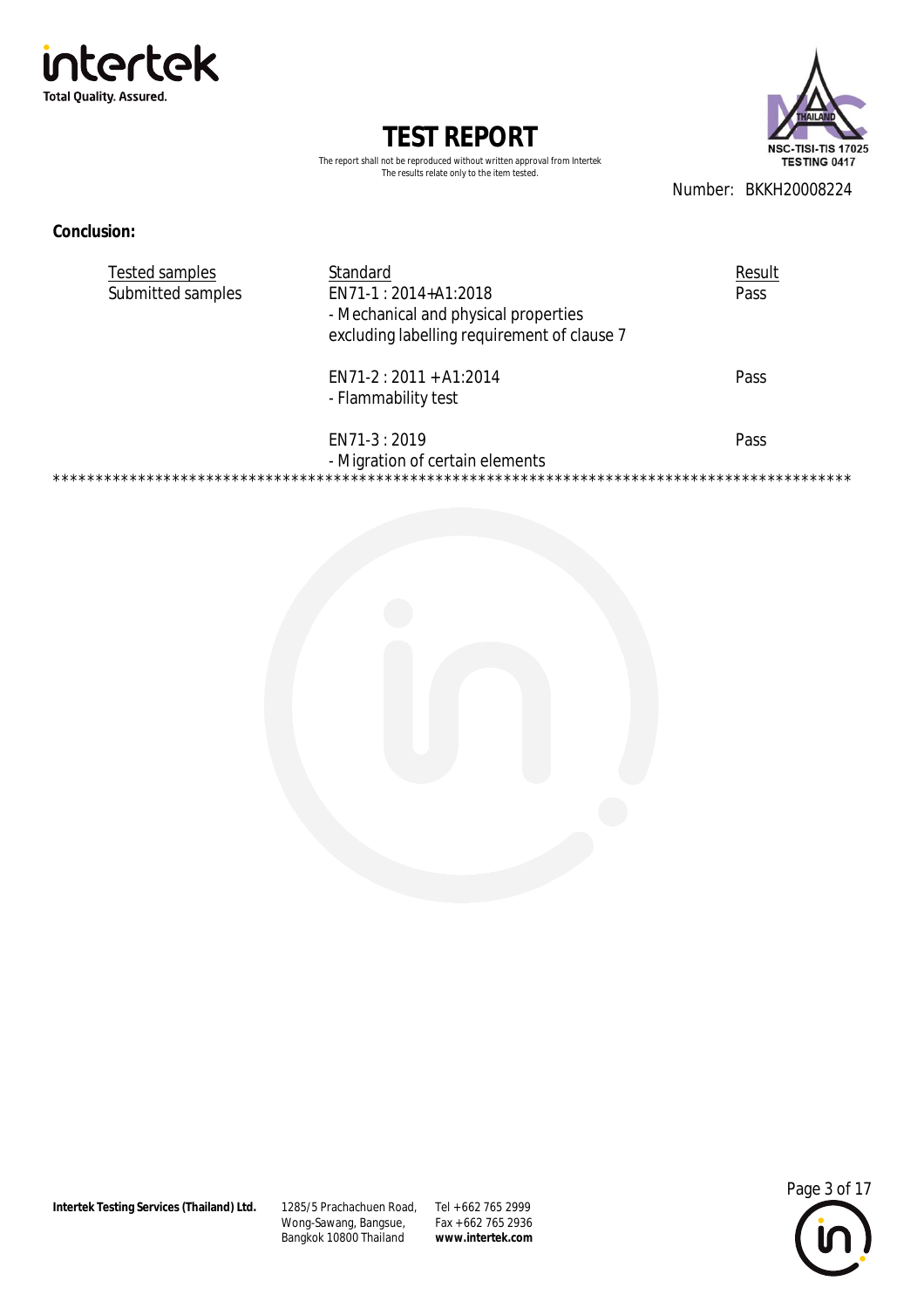





Number: BKKH20008224

Test conducted:

1 Mechanical and Physical Test

1.1 Domino

Test standard: European Standard on Safety of toys EN71-1 : 2014 + A1 : 2018

Applicant's specified testing age : For ages over 3 years

| Clause                                   | <b>Testing items</b>                                                                    | Assessment |
|------------------------------------------|-----------------------------------------------------------------------------------------|------------|
| $\overline{\mathbf{4}}$                  | General requirements                                                                    |            |
| 4.1                                      | <b>Material cleanliness</b>                                                             | P          |
| 4.2                                      | Assembly                                                                                | <b>NA</b>  |
| 4.3                                      | Flexible plastic sheeting                                                               | <b>NA</b>  |
| 4.4                                      | Toy bags                                                                                | <b>NA</b>  |
| 4.5                                      | Glass                                                                                   | <b>NA</b>  |
| 4.6                                      | <b>Expanding materials</b>                                                              | <b>NA</b>  |
| 4.7                                      | Edges                                                                                   | <b>NA</b>  |
| 4.8                                      | Points and metallic wires                                                               | P          |
| 4.9                                      | Protruding parts                                                                        | <b>NA</b>  |
| 4.10                                     | Parts moving against each other                                                         | <b>NA</b>  |
| 4.11<br>(4.11c)<br>and $e^{\triangle}$ ) | Mouth actuated toys and other toys intended to be put in the mouth                      | <b>NA</b>  |
| 4.12                                     | <b>Balloons</b>                                                                         | <b>NA</b>  |
| $4.13$ <sup><math>\triangle</math></sup> | Cords of toy kites and other flying toys                                                | <b>NA</b>  |
| 4.14                                     | Enclosures                                                                              | <b>NA</b>  |
| 4.15                                     | Toys intended to bear the mass of a child                                               | <b>NA</b>  |
| 4.16                                     | Heavy immobile toys                                                                     | <b>NA</b>  |
| 4.17                                     | Projectile toys                                                                         | <b>NA</b>  |
| 4.18                                     | Aquatic toys and inflatable toys                                                        | <b>NA</b>  |
| 4.19                                     | Percussion caps specifically designed for use in toys and toys using<br>percussion caps | <b>NA</b>  |
| 4.20                                     | <b>Acoustics</b>                                                                        | <b>NA</b>  |
| $4.21$ <sup><math>\triangle</math></sup> | Toys containing non-electrical heat source                                              | <b>NA</b>  |
| 4.22                                     | <b>Small balls</b>                                                                      | <b>NA</b>  |
| 4.23                                     | <b>Magnets</b>                                                                          | <b>NA</b>  |
| $4.24$ <sup><math>\triangle</math></sup> | Yo-yo balls                                                                             | <b>NA</b>  |
| 4.25                                     | Toys attached to food                                                                   | <b>NA</b>  |
| $4.26$ <sup><math>\triangle</math></sup> | <b>Toy Disguise Costumes</b>                                                            | <b>NA</b>  |
| 4.27                                     | <b>Flying toys</b>                                                                      | <b>NA</b>  |
| 5                                        | Toys intended for children under 36 months                                              |            |



Wong-Sawang, Bangsue, Bangkok 10800 Thailand 1285/5 Prachachuen Road, Tel + 662 765 2999

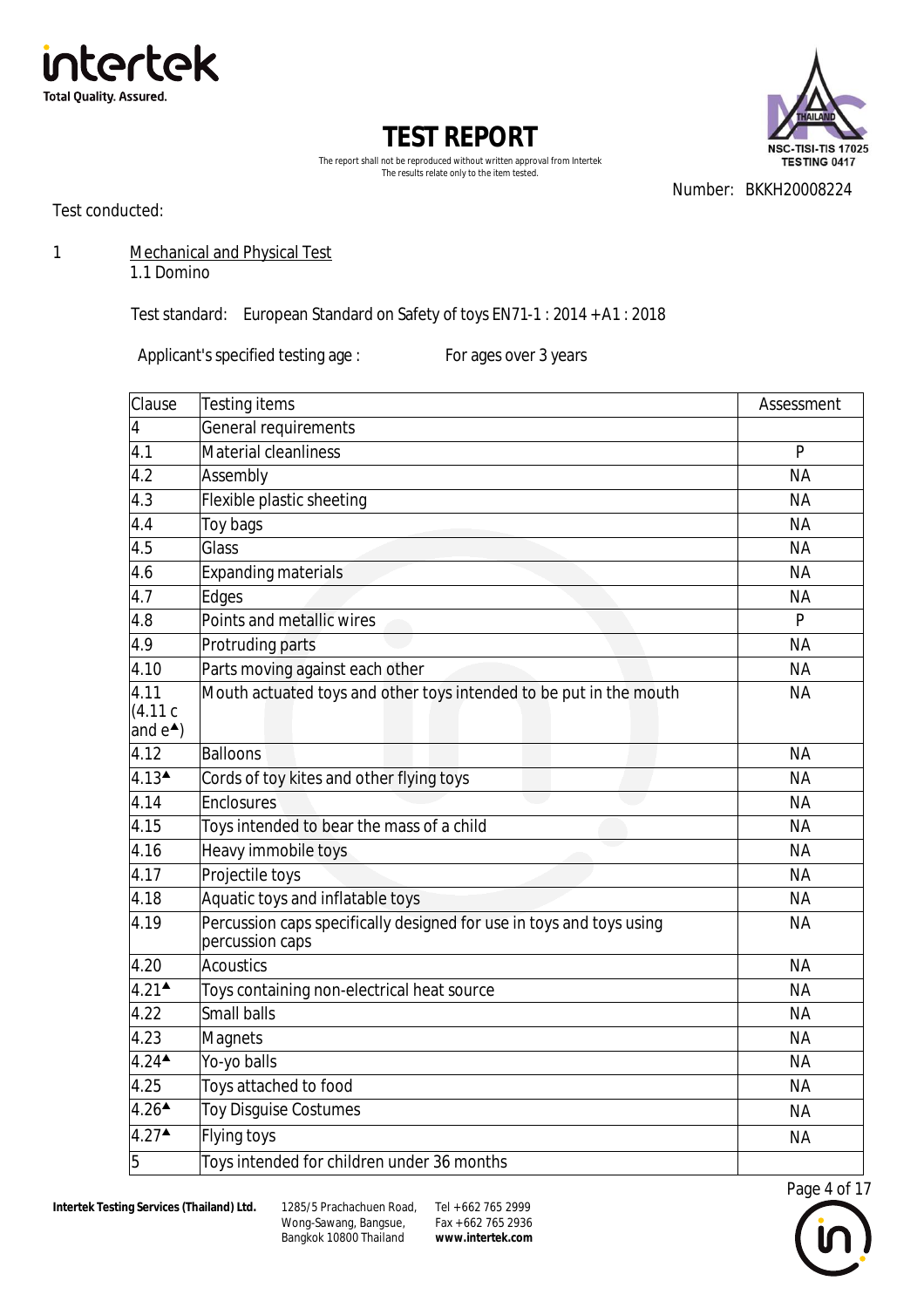

Test conducted:

**Total Quality. Assured.** 

intertek

| Clause                             | Testing items                                                              | Assessment |
|------------------------------------|----------------------------------------------------------------------------|------------|
| 5.1                                | General requirements for children under 36 months                          | <b>NA</b>  |
| 5.2                                | Soft-filled toys and soft-filled parts of a toy                            | <b>NA</b>  |
| 5.3                                | Plastic sheeting                                                           | <b>NA</b>  |
| 5.4                                | Cords, chains and electrical cables in toys                                | NА         |
| 5.5                                | Liquid filled toys                                                         | <b>NA</b>  |
| 5.6                                | Speed limitation of electrically-driven ride-on toys                       | <b>NA</b>  |
| 5.7                                | Glass and porcelain                                                        | <b>NA</b>  |
| 5.8                                | Shape and size of certain toys                                             | <b>NA</b>  |
| 5.9                                | Toys comprising monofilament fibres                                        | NА         |
| 5.10                               | Small balls                                                                | <b>NA</b>  |
| 5.11                               | Play figures                                                               | <b>NA</b>  |
| 5.12                               | Hemispheric-shaped toys                                                    | <b>NA</b>  |
| 5.13                               | Suction cups                                                               | <b>NA</b>  |
| 5.14                               | Straps intended to be worn fully or partially around the neck              | <b>NA</b>  |
| $5.15^{\textstyle \blacktriangle}$ | Sledges with cords for pulling                                             | <b>NA</b>  |
| 6                                  | Packaging                                                                  | NA         |
| 7                                  | Warnings, markings and instructions for use                                | See remark |
| 7.1                                | General                                                                    | P          |
| 7.2                                | Toys not intended for children under 36 months                             | P          |
| 7.3                                | Latex balloons                                                             | <b>NA</b>  |
| 7.4                                | Aquatic toys                                                               | ΝA         |
| 7.5                                | <b>Functional toys</b>                                                     | NA         |
| 7.6                                | Hazardous sharp functional edges and points                                | <b>NA</b>  |
| 7.7                                | Projectile toys                                                            | <b>NA</b>  |
| 7.8                                | Imitation protective masks and helmets                                     | NA         |
| 7.9                                | Toy kites                                                                  | <b>NA</b>  |
| 7.10                               | Roller skates, inlineskates and skateboards and certain other ride-on toys | <b>NA</b>  |
| 7.11                               | Toys otherwise intended to be strung across a cradle, cot, or perambulator | <b>NA</b>  |
| 7.12                               | Liquid-filled teethers                                                     | <b>NA</b>  |
| 7.13                               | Percussion caps specifically designed for use in toys                      | <b>NA</b>  |
| 7.14                               | <b>Acoustics</b>                                                           | <b>NA</b>  |
| 7.15                               | Toy bicycles                                                               | <b>NA</b>  |
| 7.16                               | Toys intended to bear the mass of a child                                  | <b>NA</b>  |
| 7.17                               | Toys comprising monofilament fibres                                        | <b>NA</b>  |
| 7.18                               | Toy scooters                                                               | <b>NA</b>  |
| 7.19                               | Rocking horses and similar toys                                            | <b>NA</b>  |
| 7.20                               | Magnetic/electrical experimental sets                                      | <b>NA</b>  |





The report shall not be reproduced without written approval from Intertek The results relate only to the item tested.

Number: BKKH20008224

**Intertek Testing Services (Thailand) Ltd.** 

Wong-Sawang, Bangsue, Bangkok 10800 Thailand 1285/5 Prachachuen Road, Tel + 662 765 2999

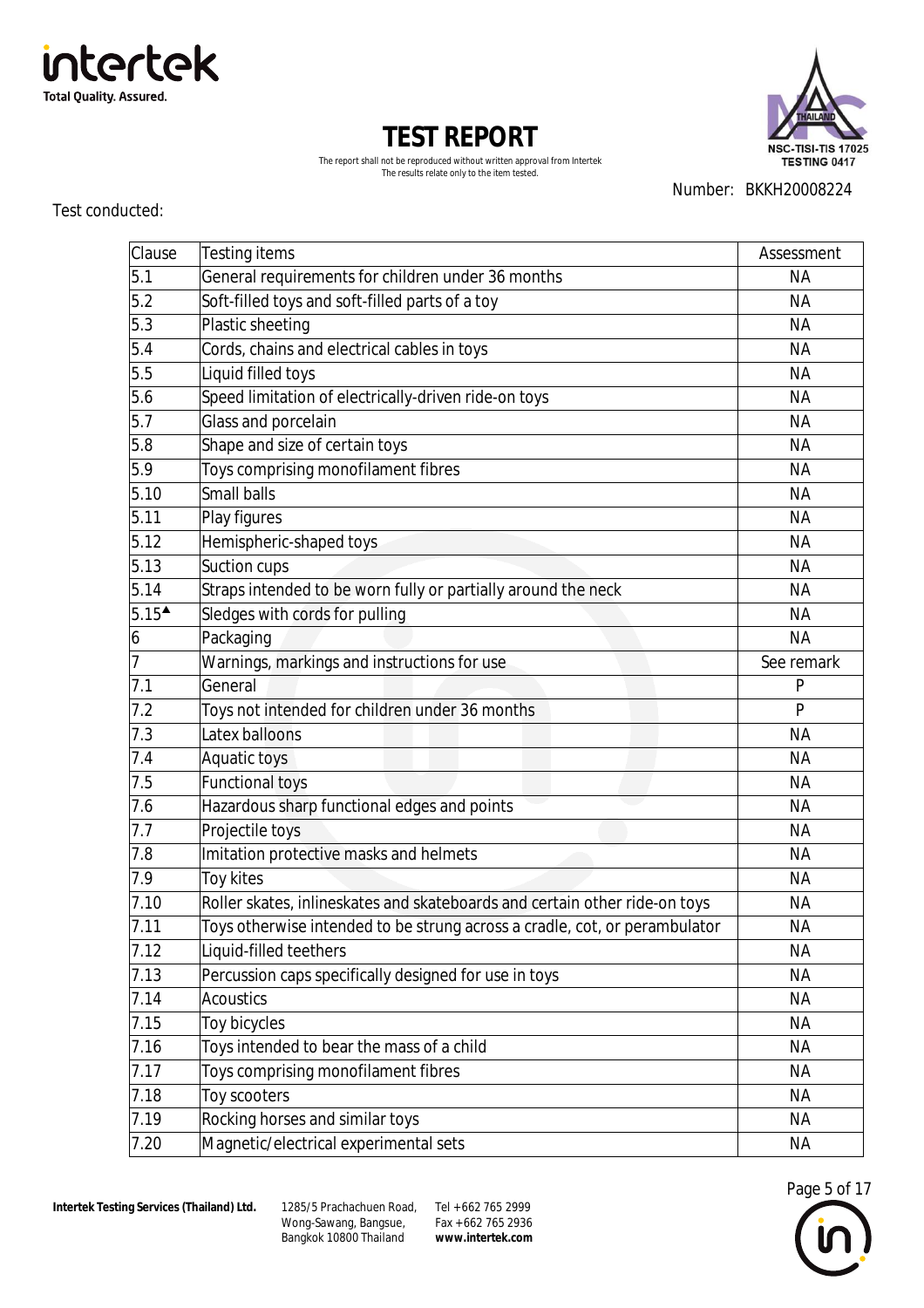



The report shall not be reproduced without written approval from Intertek The results relate only to the item tested.

Number: BKKH20008224

#### Test conducted:

| Clause | Testing items                                                                                | Assessment |
|--------|----------------------------------------------------------------------------------------------|------------|
| 7.21   | Toys with electrical cables exceeding 300 mm in length                                       | NА         |
| 7.22   | Toys with cords or chains intended for children of 18 months and over but<br>under 36 months | NА         |
| 7.23   | Toys intended to be attached to a cradle, cot or perambulator                                | ΝA         |
| 7.24   | Sledges with cords for pulling                                                               | <b>NA</b>  |
| 7.25   | Flying toys                                                                                  | <b>NA</b>  |
| 7.26   | Improvised projectiles                                                                       | ΝA         |

Abbreviation:  $P = Pass$ 

NA = Not Applicable

 $\triangle$  = Tested items are not included in the TISI Accreditation

Remark:

No final packaging was submitted for testing.

Clause 7 - No packaging was submitted for testing. Hence, general requirement for warnings, markings and instructions for use was not assessed

Below are additional information according to the Toy Safety Directive 2009/48/EC requirement. These information also appears as a note within the EN71 but are not standard requirements and not accredited:

Marking

The manufacturer's and importer's name, registered trade name or registered trade mark, the address and type, batch, serial or model number or other element allowing their identification shall be indicated on the product itself. In addition, toys or packagings shall also bear the CE-marking. After checking, it was found that

|                             | Toy     | Packaging      |
|-----------------------------|---------|----------------|
| Manufacturer's name         | Present | Not applicable |
| Manufacturer's address      | Absent  | Not applicable |
| Importer's name             | Absent  | Not applicable |
| Importer's address          | Absent  | Not applicable |
| Product identification code | Present | Not applicable |
| CE-marking                  | Present | Not applicable |

Testing period: August 04, 2020 to August 05, 2020 

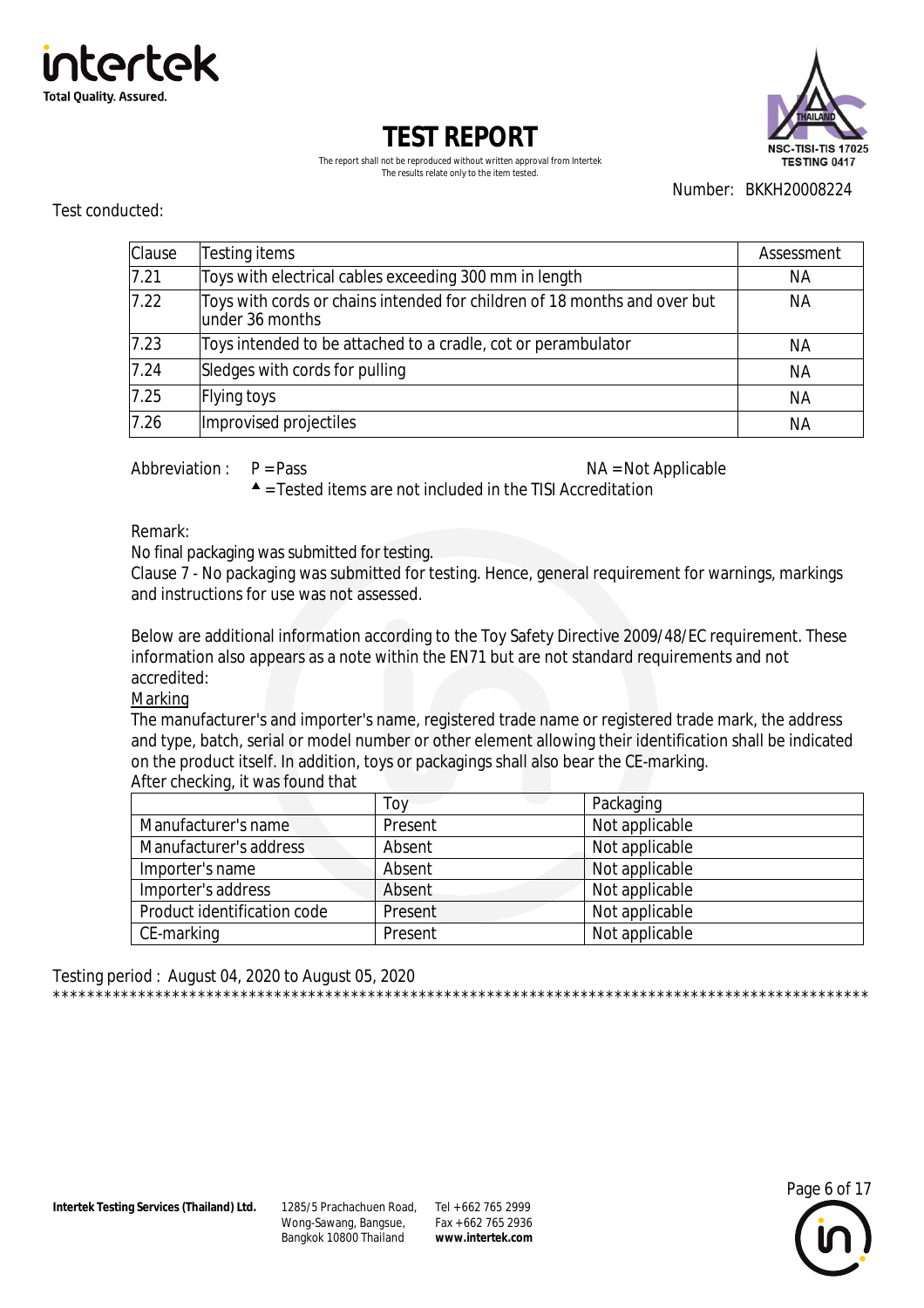





Number: BKKH20008224

Test conducted:

### Mechanical and Physical Test 1.2 Tock 4

Test standard: European Standard on Safety of toys EN71-1 : 2014 + A1 : 2018

Applicant's specified testing age : For ages over 3 years

| Clause                                   | <b>Testing items</b>                                                                    | Assessment   |
|------------------------------------------|-----------------------------------------------------------------------------------------|--------------|
| 4                                        | General requirements                                                                    |              |
| 4.1                                      | Material cleanliness                                                                    | $\mathsf{P}$ |
| 4.2                                      | Assembly                                                                                | <b>NA</b>    |
| 4.3                                      | Flexible plastic sheeting                                                               | <b>NA</b>    |
| 4.4                                      | Toy bags                                                                                | <b>NA</b>    |
| 4.5                                      | Glass                                                                                   | <b>NA</b>    |
| 4.6                                      | <b>Expanding materials</b>                                                              | <b>NA</b>    |
| 4.7                                      | Edges                                                                                   | P            |
| 4.8                                      | Points and metallic wires                                                               | $\mathsf{P}$ |
| 4.9                                      | Protruding parts                                                                        | <b>NA</b>    |
| 4.10                                     | Parts moving against each other                                                         | P            |
| 4.11<br>(4.11c)<br>and $e^*$ )           | Mouth actuated toys and other toys intended to be put in the mouth                      | <b>NA</b>    |
| 4.12                                     | <b>Balloons</b>                                                                         | <b>NA</b>    |
| $4.13^{\triangle}$                       | Cords of toy kites and other flying toys                                                | <b>NA</b>    |
| 4.14                                     | Enclosures                                                                              | <b>NA</b>    |
| 4.15                                     | Toys intended to bear the mass of a child                                               | <b>NA</b>    |
| 4.16                                     | Heavy immobile toys                                                                     | <b>NA</b>    |
| 4.17                                     | Projectile toys                                                                         | <b>NA</b>    |
| 4.18                                     | Aquatic toys and inflatable toys                                                        | <b>NA</b>    |
| 4.19                                     | Percussion caps specifically designed for use in toys and toys using<br>percussion caps | <b>NA</b>    |
| 4.20                                     | <b>Acoustics</b>                                                                        | <b>NA</b>    |
| $4.21$ <sup><math>\triangle</math></sup> | Toys containing non-electrical heat source                                              | <b>NA</b>    |
| 4.22                                     | <b>Small balls</b>                                                                      | <b>NA</b>    |
| 4.23                                     | Magnets                                                                                 | <b>NA</b>    |
| $4.24$ <sup><math>\triangle</math></sup> | Yo-yo balls                                                                             | <b>NA</b>    |
| 4.25                                     | Toys attached to food                                                                   | <b>NA</b>    |
| $4.26$ <sup><math>\triangle</math></sup> | <b>Toy Disguise Costumes</b>                                                            | <b>NA</b>    |
| $4.27$ <sup><math>\triangle</math></sup> | Flying toys                                                                             | <b>NA</b>    |
| 5                                        | Toys intended for children under 36 months                                              |              |

Wong-Sawang, Bangsue, Bangkok 10800 Thailand 1285/5 Prachachuen Road, Tel + 662 765 2999

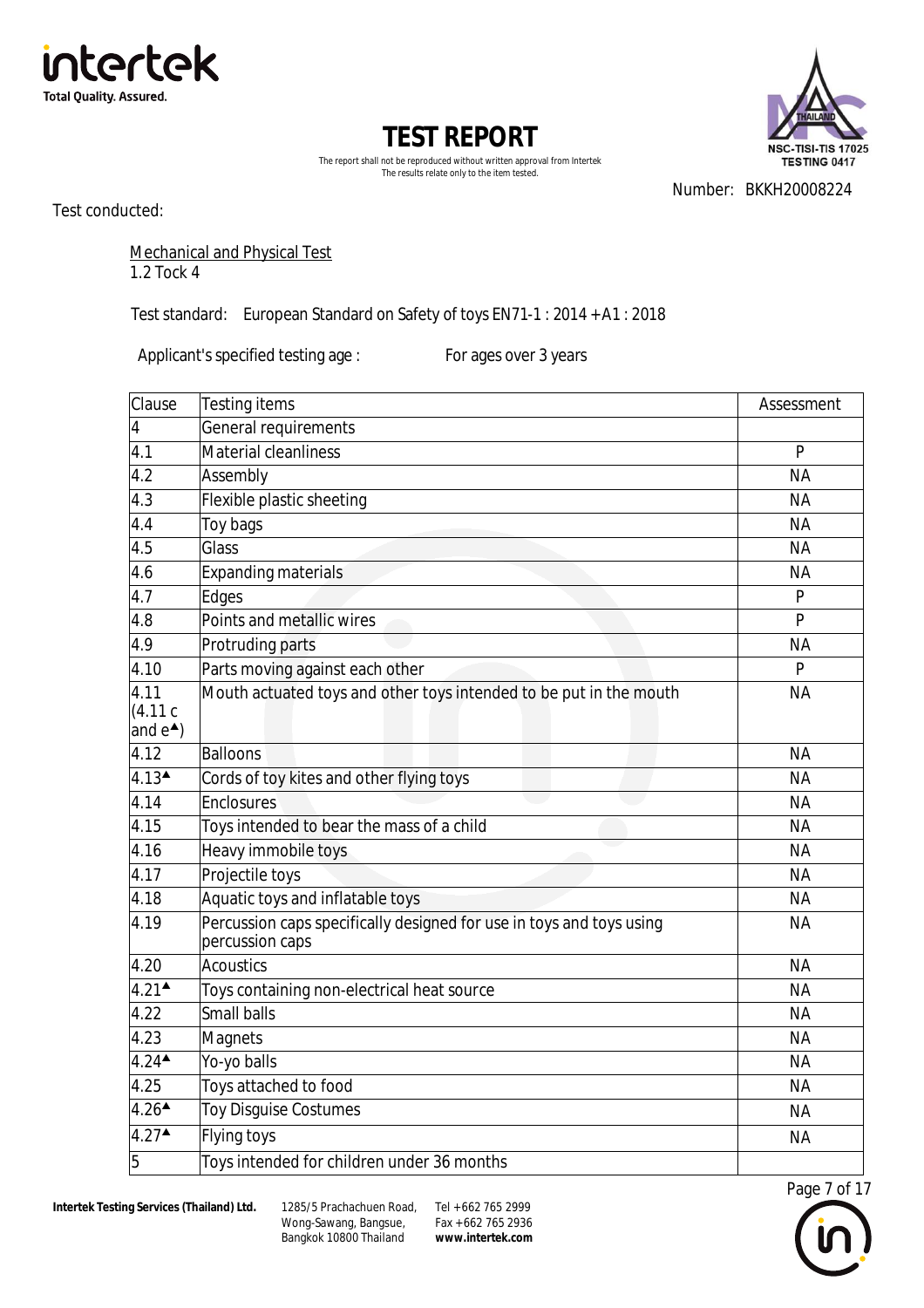

Wong-Sawang, Bangsue, Bangkok 10800 Thailand 1285/5 Prachachuen Road, Tel + 662 765 2999

Fax + 662 765 2936 **[www.intertek.com](http://www.intertek.com)**

| Page 8 of 17 |  |
|--------------|--|
|              |  |
|              |  |
|              |  |

| 5.10                               | Small balls                                                                | <b>NA</b>  |
|------------------------------------|----------------------------------------------------------------------------|------------|
| $\overline{5.11}$                  | Play figures                                                               | <b>NA</b>  |
| $\overline{5}.12$                  | Hemispheric-shaped toys                                                    | <b>NA</b>  |
| 5.13                               | Suction cups                                                               | <b>NA</b>  |
| 5.14                               | Straps intended to be worn fully or partially around the neck              | <b>NA</b>  |
| $5.15^{\textstyle \blacktriangle}$ | Sledges with cords for pulling                                             | <b>NA</b>  |
| $\boldsymbol{6}$                   | Packaging                                                                  | <b>NA</b>  |
| $\overline{7}$                     | Warnings, markings and instructions for use                                | See remark |
| 7.1                                | General                                                                    | P          |
| 7.2                                | Toys not intended for children under 36 months                             | P          |
| 7.3                                | Latex balloons                                                             | <b>NA</b>  |
| 7.4                                | Aquatic toys                                                               | <b>NA</b>  |
| 7.5                                | <b>Functional toys</b>                                                     | <b>NA</b>  |
| 7.6                                | Hazardous sharp functional edges and points                                | <b>NA</b>  |
| 7.7                                | Projectile toys                                                            | <b>NA</b>  |
| 7.8                                | Imitation protective masks and helmets                                     | <b>NA</b>  |
| 7.9                                | Toy kites                                                                  | <b>NA</b>  |
| 7.10                               | Roller skates, inlineskates and skateboards and certain other ride-on toys | <b>NA</b>  |
| 7.11                               | Toys otherwise intended to be strung across a cradle, cot, or perambulator | <b>NA</b>  |
| 7.12                               | Liquid-filled teethers                                                     | <b>NA</b>  |
| 7.13                               | Percussion caps specifically designed for use in toys                      | <b>NA</b>  |
| 7.14                               | <b>Acoustics</b>                                                           | <b>NA</b>  |
| 7.15                               | Toy bicycles                                                               | <b>NA</b>  |
| 7.16                               | Toys intended to bear the mass of a child                                  | <b>NA</b>  |
| 7.17                               | Toys comprising monofilament fibres                                        | <b>NA</b>  |
| 7.18                               | Toy scooters                                                               | <b>NA</b>  |
| 7.19                               | Rocking horses and similar toys                                            | <b>NA</b>  |
| 7.20                               | Magnetic/electrical experimental sets                                      | <b>NA</b>  |

Test conducted:





**TEST REPORT** The report shall not be reproduced without written approval from Intertek

Clause Testing items **Assessment** Assessment 5.1 General requirements for children under 36 months and a series of the NA 5.2 Soft-filled toys and soft-filled parts of a toy Soft-filled parts of a toy 5.3 Plastic sheeting NA 5.4 Cords, chains and electrical cables in toys NA 5.5 Liquid filled toys NA 5.6 Speed limitation of electrically-driven ride-on toys Speed Limitation of electrically-driven ride-on toys 5.7 Glass and porcelain NA 5.8 Shape and size of certain toys NA 5.9 Toys comprising monofilament fibres NA

The results relate only to the item tested.

Number: BKKH20008224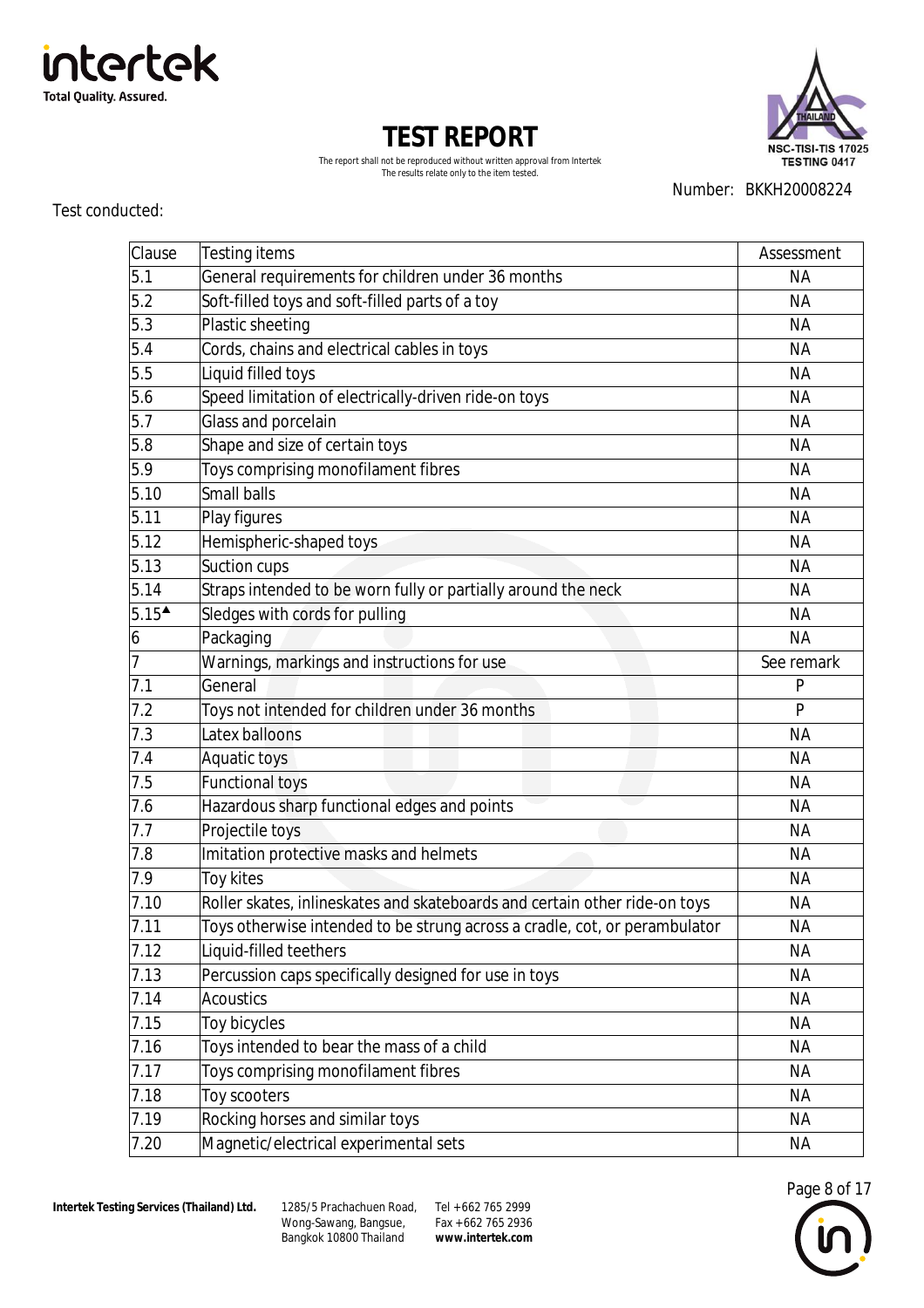



The report shall not be reproduced without written approval from Intertek The results relate only to the item tested.

Number: BKKH20008224

#### Test conducted:

| Clause | Testing items                                                                                | Assessment |
|--------|----------------------------------------------------------------------------------------------|------------|
| 7.21   | Toys with electrical cables exceeding 300 mm in length                                       | NА         |
| 7.22   | Toys with cords or chains intended for children of 18 months and over but<br>under 36 months | NА         |
| 7.23   | Toys intended to be attached to a cradle, cot or perambulator                                | ΝA         |
| 7.24   | Sledges with cords for pulling                                                               | NА         |
| 7.25   | Flying toys                                                                                  | NА         |
| 7.26   | Improvised projectiles                                                                       | ΝA         |

Abbreviation:  $P = Pass$ 

NA = Not Applicable

 $\triangle$  = Tested items are not included in the TISI Accreditation

Remark:

No final packaging was submitted for testing.

Clause 7 - No packaging was submitted for testing. Hence, general requirement for warnings, markings and instructions for use was not assessed

Below are additional information according to the Toy Safety Directive 2009/48/EC requirement. These information also appears as a note within the EN71 but are not standard requirements and not accredited:

Marking

The manufacturer's and importer's name, registered trade name or registered trade mark, the address and type, batch, serial or model number or other element allowing their identification shall be indicated on the product itself. In addition, toys or packagings shall also bear the CE-marking. After checking, it was found that

|                             | Toy     | Packaging      |
|-----------------------------|---------|----------------|
| Manufacturer's name         | Present | Not applicable |
| Manufacturer's address      | Absent  | Not applicable |
| Importer's name             | Absent  | Not applicable |
| Importer's address          | Absent  | Not applicable |
| Product identification code | Present | Not applicable |
| CE-marking                  | Present | Not applicable |

Testing period: August 04, 2020 to August 07, 2020 

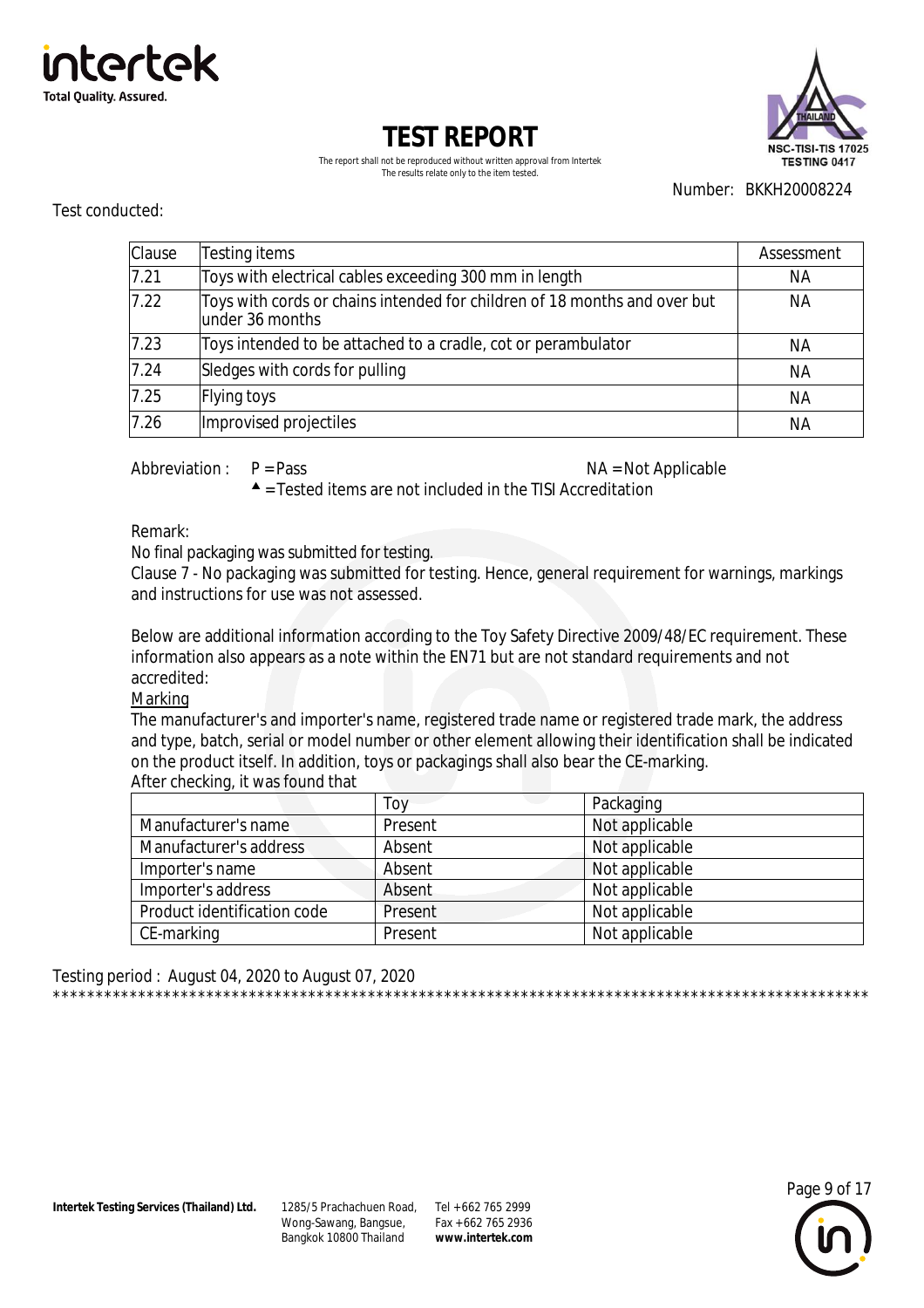





Number: BKKH20008224

Test conducted:

#### Mechanical and Physical Test 1.3 Tock 6

Test standard: European Standard on Safety of toys EN71-1 : 2014 + A1 : 2018

Applicant's specified testing age : For ages over 3 years

| Clause                                   | <b>Testing items</b>                                                                    | Assessment     |
|------------------------------------------|-----------------------------------------------------------------------------------------|----------------|
| $\overline{4}$                           | General requirements                                                                    |                |
| 4.1                                      | <b>Material cleanliness</b>                                                             | P              |
| 4.2                                      | Assembly                                                                                | <b>NA</b>      |
| $4.\overline{3}$                         | Flexible plastic sheeting                                                               | <b>NA</b>      |
| 4.4                                      | Toy bags                                                                                | <b>NA</b>      |
| 4.5                                      | Glass                                                                                   | <b>NA</b>      |
| 4.6                                      | <b>Expanding materials</b>                                                              | <b>NA</b>      |
| 4.7                                      | Edges                                                                                   | P              |
| 4.8                                      | Points and metallic wires                                                               | $\overline{P}$ |
| 4.9                                      | Protruding parts                                                                        | <b>NA</b>      |
| 4.10                                     | Parts moving against each other                                                         | P              |
| 4.11<br>(4.11c)                          | Mouth actuated toys and other toys intended to be put in the mouth                      | <b>NA</b>      |
| and $e^*$ )                              |                                                                                         |                |
| 4.12                                     | <b>Balloons</b>                                                                         | <b>NA</b>      |
| $4.13$ <sup><math>\triangle</math></sup> | Cords of toy kites and other flying toys                                                | <b>NA</b>      |
| 4.14                                     | Enclosures                                                                              | <b>NA</b>      |
| 4.15                                     | Toys intended to bear the mass of a child                                               | <b>NA</b>      |
| 4.16                                     | Heavy immobile toys                                                                     | <b>NA</b>      |
| 4.17                                     | Projectile toys                                                                         | <b>NA</b>      |
| 4.18                                     | Aquatic toys and inflatable toys                                                        | <b>NA</b>      |
| 4.19                                     | Percussion caps specifically designed for use in toys and toys using<br>percussion caps | <b>NA</b>      |
| 4.20                                     | <b>Acoustics</b>                                                                        | <b>NA</b>      |
| $4.21$ <sup><math>\triangle</math></sup> | Toys containing non-electrical heat source                                              | <b>NA</b>      |
| 4.22                                     | Small balls                                                                             | <b>NA</b>      |
| 4.23                                     | Magnets                                                                                 | <b>NA</b>      |
| $4.24$ <sup><math>\triangle</math></sup> | Yo-yo balls                                                                             | <b>NA</b>      |
| 4.25                                     | Toys attached to food                                                                   | <b>NA</b>      |
| $4.26^{\triangle}$                       | <b>Toy Disguise Costumes</b>                                                            | <b>NA</b>      |
| 4.27                                     | Flying toys                                                                             | <b>NA</b>      |
| 5                                        | Toys intended for children under 36 months                                              |                |



Wong-Sawang, Bangsue, Bangkok 10800 Thailand 1285/5 Prachachuen Road, Tel + 662 765 2999

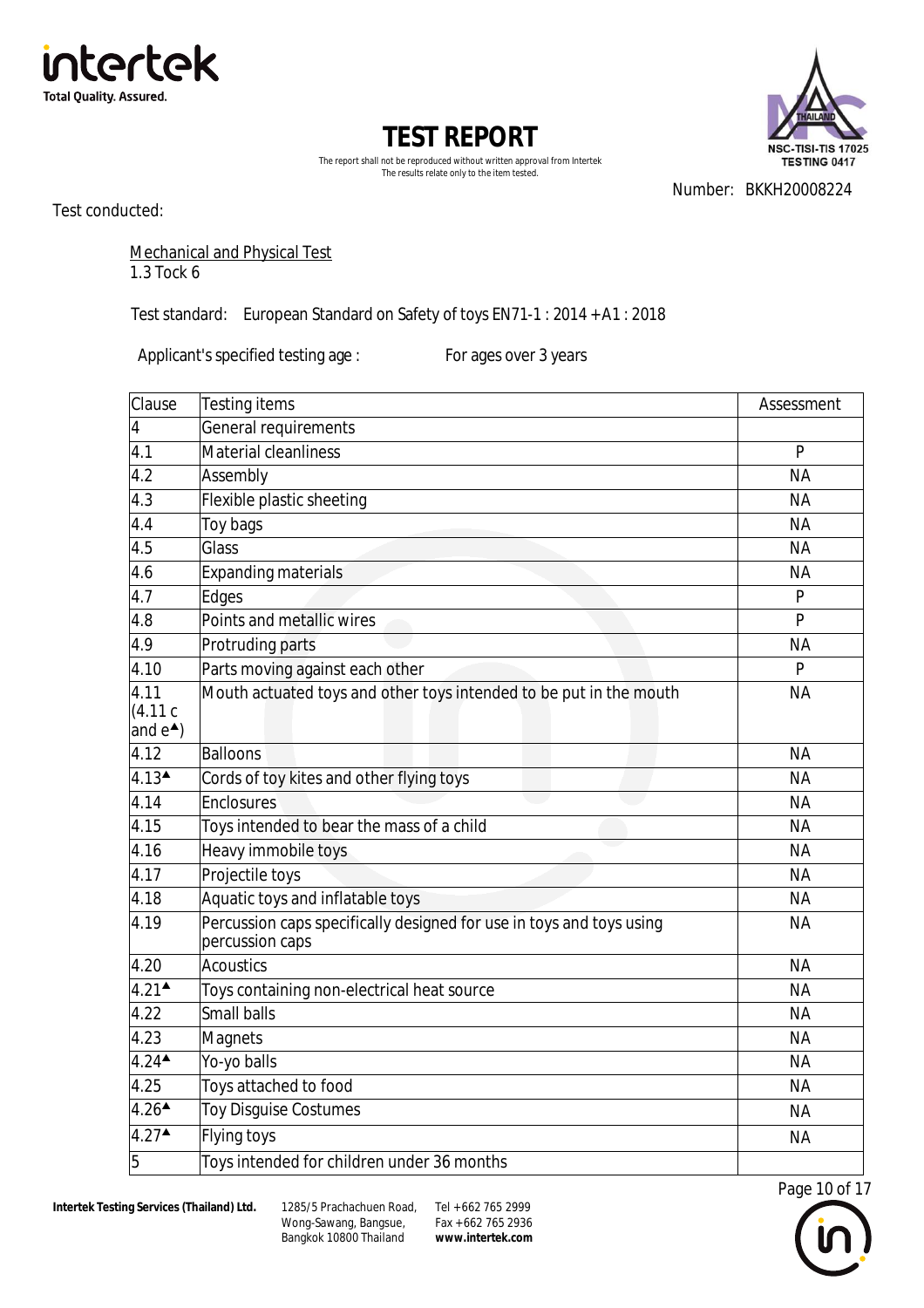

**Total Quality. Assured.** 

intertek

Test conducted:

Number: BKKH20008224

#### **TEST REPORT** The report shall not be reproduced without written approval from Intertek The results relate only to the item tested.

| Clause            | Testing items                                                              | Assessment |
|-------------------|----------------------------------------------------------------------------|------------|
| 5.1               | General requirements for children under 36 months                          | <b>NA</b>  |
| $5.2$             | Soft-filled toys and soft-filled parts of a toy                            | <b>NA</b>  |
| 5.3               | Plastic sheeting                                                           | <b>NA</b>  |
| 5.4               | Cords, chains and electrical cables in toys                                | <b>NA</b>  |
| 5.5               | Liquid filled toys                                                         | <b>NA</b>  |
| 5.6               | Speed limitation of electrically-driven ride-on toys                       | <b>NA</b>  |
| 5.7               | Glass and porcelain                                                        | <b>NA</b>  |
| 5.8               | Shape and size of certain toys                                             | <b>NA</b>  |
| 5.9               | Toys comprising monofilament fibres                                        | <b>NA</b>  |
| 5.10              | Small balls                                                                | <b>NA</b>  |
| 5.11              | Play figures                                                               | <b>NA</b>  |
| 5.12              | Hemispheric-shaped toys                                                    | <b>NA</b>  |
| 5.13              | Suction cups                                                               | <b>NA</b>  |
| 5.14              | Straps intended to be worn fully or partially around the neck              | <b>NA</b>  |
| $5.15^{\text{-}}$ | Sledges with cords for pulling                                             | NА         |
| $\boldsymbol{6}$  | Packaging                                                                  | <b>NA</b>  |
| $\overline{7}$    | Warnings, markings and instructions for use                                | See remark |
| 7.1               | General                                                                    | P          |
| 7.2               | Toys not intended for children under 36 months                             | P          |
| 7.3               | Latex balloons                                                             | <b>NA</b>  |
| 7.4               | Aquatic toys                                                               | <b>NA</b>  |
| 7.5               | <b>Functional toys</b>                                                     | <b>NA</b>  |
| 7.6               | Hazardous sharp functional edges and points                                | <b>NA</b>  |
| 7.7               | Projectile toys                                                            | <b>NA</b>  |
| 7.8               | Imitation protective masks and helmets                                     | <b>NA</b>  |
| 7.9               | Toy kites                                                                  | <b>NA</b>  |
| 7.10              | Roller skates, inlineskates and skateboards and certain other ride-on toys | <b>NA</b>  |
| 7.11              | Toys otherwise intended to be strung across a cradle, cot, or perambulator | <b>NA</b>  |
| 7.12              | Liquid-filled teethers                                                     | <b>NA</b>  |
| 7.13              | Percussion caps specifically designed for use in toys                      | <b>NA</b>  |
| 7.14              | <b>Acoustics</b>                                                           | <b>NA</b>  |
| 7.15              | Toy bicycles                                                               | <b>NA</b>  |
| 7.16              | Toys intended to bear the mass of a child                                  | <b>NA</b>  |
| 7.17              | Toys comprising monofilament fibres                                        | <b>NA</b>  |
| 7.18              | Toy scooters                                                               | <b>NA</b>  |
| 7.19              | Rocking horses and similar toys                                            | <b>NA</b>  |
| 7.20              | Magnetic/electrical experimental sets                                      | <b>NA</b>  |

**Intertek Testing Services (Thailand) Ltd.** 

Wong-Sawang, Bangsue, Bangkok 10800 Thailand 1285/5 Prachachuen Road, Tel + 662 765 2999



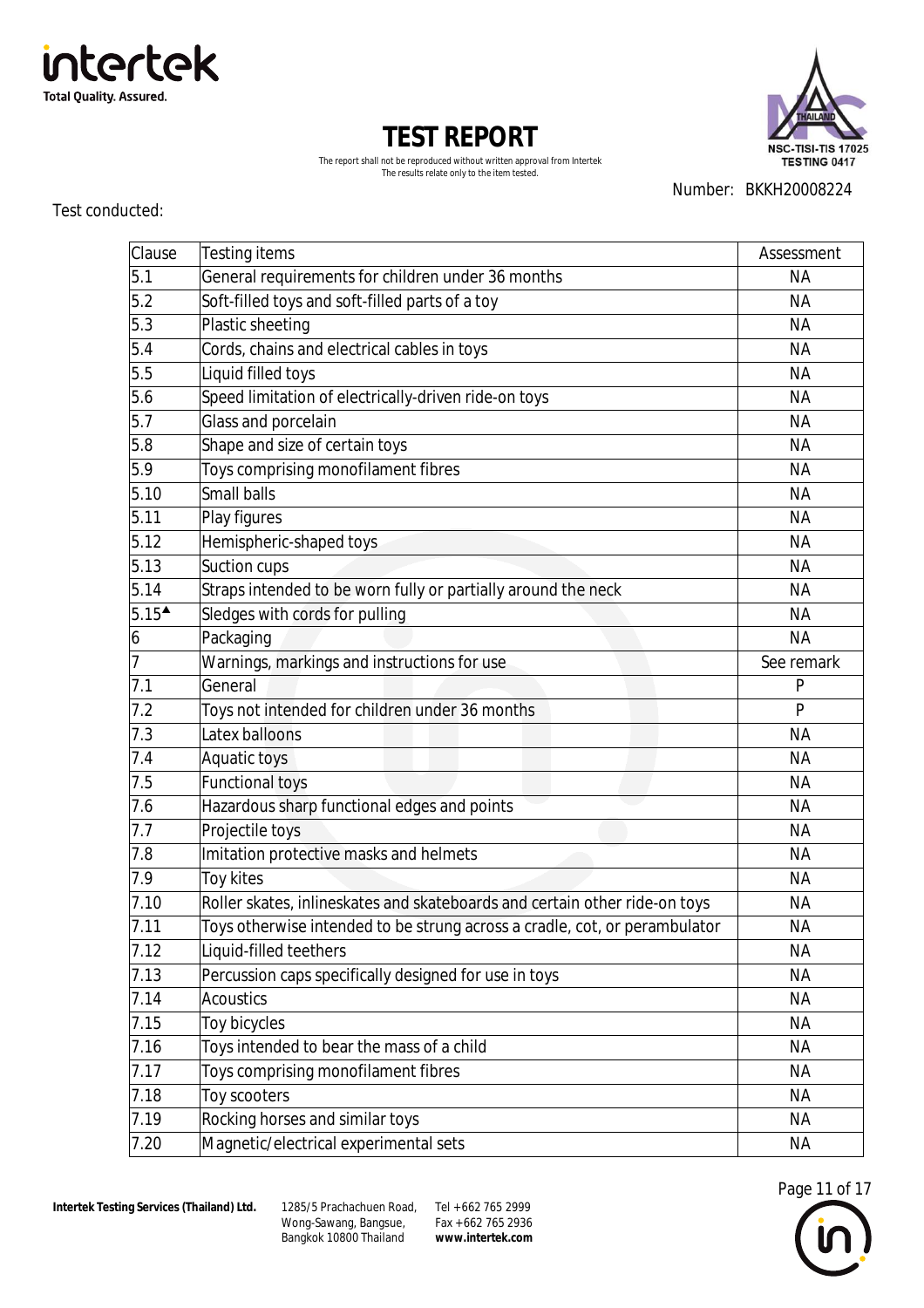



The report shall not be reproduced without written approval from Intertek The results relate only to the item tested.

Number: BKKH20008224

#### Test conducted:

| Clause | Testing items                                                                                 | Assessment |
|--------|-----------------------------------------------------------------------------------------------|------------|
| 7.21   | Toys with electrical cables exceeding 300 mm in length                                        | NА         |
| 7.22   | Toys with cords or chains intended for children of 18 months and over but<br>lunder 36 months | NА         |
| 7.23   | Toys intended to be attached to a cradle, cot or perambulator                                 | NА         |
| 7.24   | Sledges with cords for pulling                                                                | NА         |
| 7.25   | Flying toys                                                                                   | <b>NA</b>  |
| 7.26   | Improvised projectiles                                                                        | NА         |

Abbreviation :  $P = Pass$   $NA = Not Applied$ 

 $\triangle$  = Tested items are not included in the TISI Accreditation

Remark:

No final packaging was submitted for testing.

Clause 7 - No packaging was submitted for testing. Hence, general requirement for warnings, markings and instructions for use was not assessed.

Below are additional information according to the Toy Safety Directive 2009/48/EC requirement. These information also appears as a note within the EN71 but are not standard requirements and not accredited:

Marking

The manufacturer's and importer's name, registered trade name or registered trade mark, the address and type, batch, serial or model number or other element allowing their identification shall be indicated on the product itself. In addition, toys or packagings shall also bear the CE-marking. After checking, it was found that

|                             | Toy     | Packaging      |
|-----------------------------|---------|----------------|
| Manufacturer's name         | Present | Not applicable |
| Manufacturer's address      | Absent  | Not applicable |
| Importer's name             | Absent  | Not applicable |
| Importer's address          | Absent  | Not applicable |
| Product identification code | Present | Not applicable |
| CE-marking                  | Present | Not applicable |

Remark: Lab was informed to assess whole product exclude cards. Testing period : August 04, 2020 to August 07, 2020 \*\*\*\*\*\*\*\*\*\*\*\*\*\*\*\*\*\*\*\*\*\*\*\*\*\*\*\*\*\*\*\*\*\*\*\*\*\*\*\*\*\*\*\*\*\*\*\*\*\*\*\*\*\*\*\*\*\*\*\*\*\*\*\*\*\*\*\*\*\*\*\*\*\*\*\*\*\*\*\*\*\*\*\*\*\*\*\*\*\*\*\*\*\*\*\*

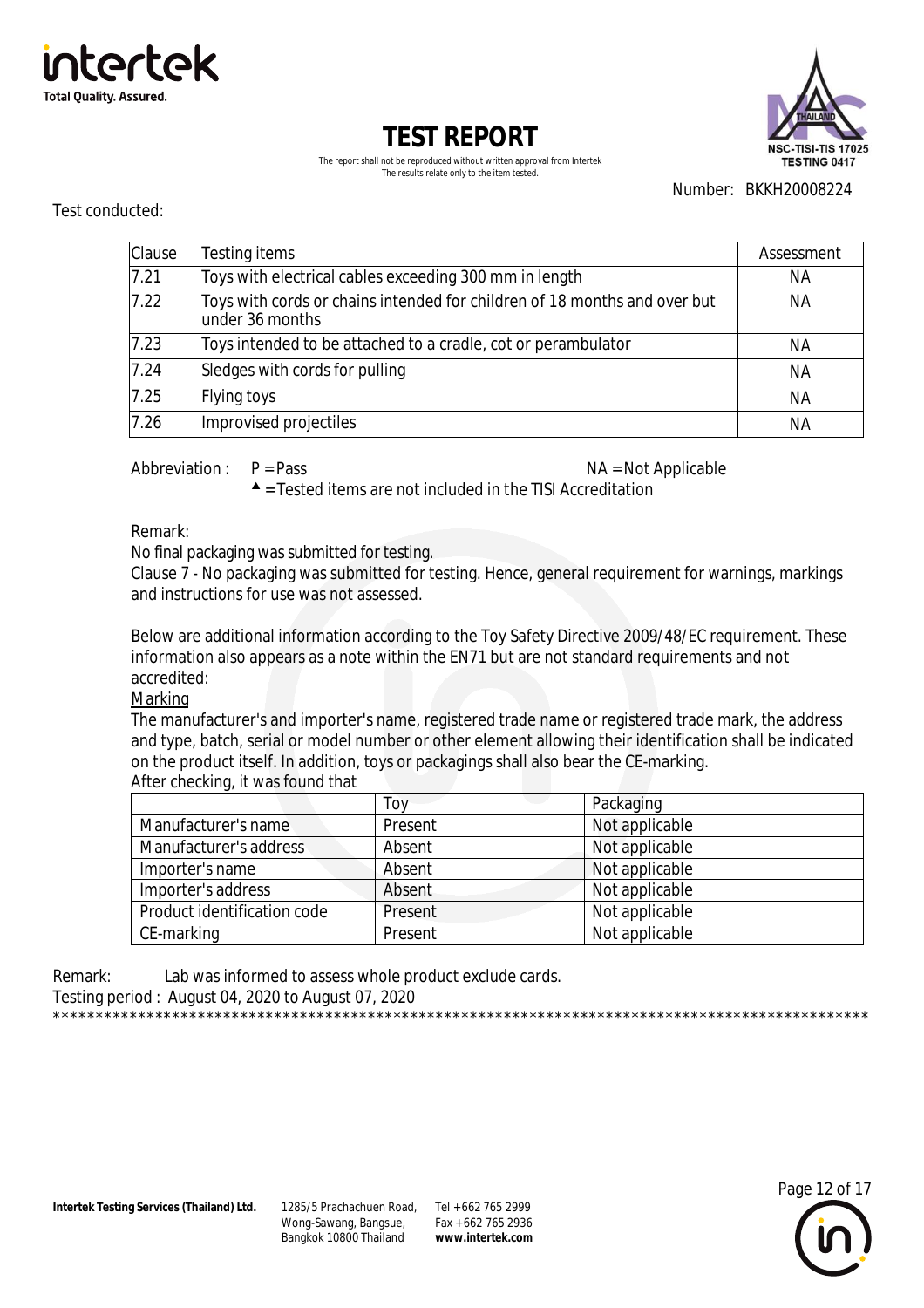



The report shall not be reproduced without written approval from Intertek The results relate only to the item tested.

Number: BKKH20008224

Test conducted:

#### $\overline{2}$ **Flammability Test**

2.1 Domino

Test Standard: European Standard on Safety of Toys EN71-2:2011 + A1:2014

| Clause | Testing items                                                         | Assessment |
|--------|-----------------------------------------------------------------------|------------|
| 4.1    | General                                                               |            |
| 4.2    | Toys to be worn on the head                                           | ΝA         |
| 4.3    | Toy disquise costumes and toys intended to be worn by a child in play | NA         |
| 4.4    | Toys intended to be entered by a child                                | <b>NA</b>  |
| 4.5    | Soft filled toys                                                      | <b>NA</b>  |

Remark :  $P = Pass$ 

NA= Not applicable

Testing period: August 04, 2020 to August 07, 2020 



1285/5 Prachachuen Road, Tel + 662 765 2999 Wong-Sawang, Bangsue, Bangkok 10800 Thailand

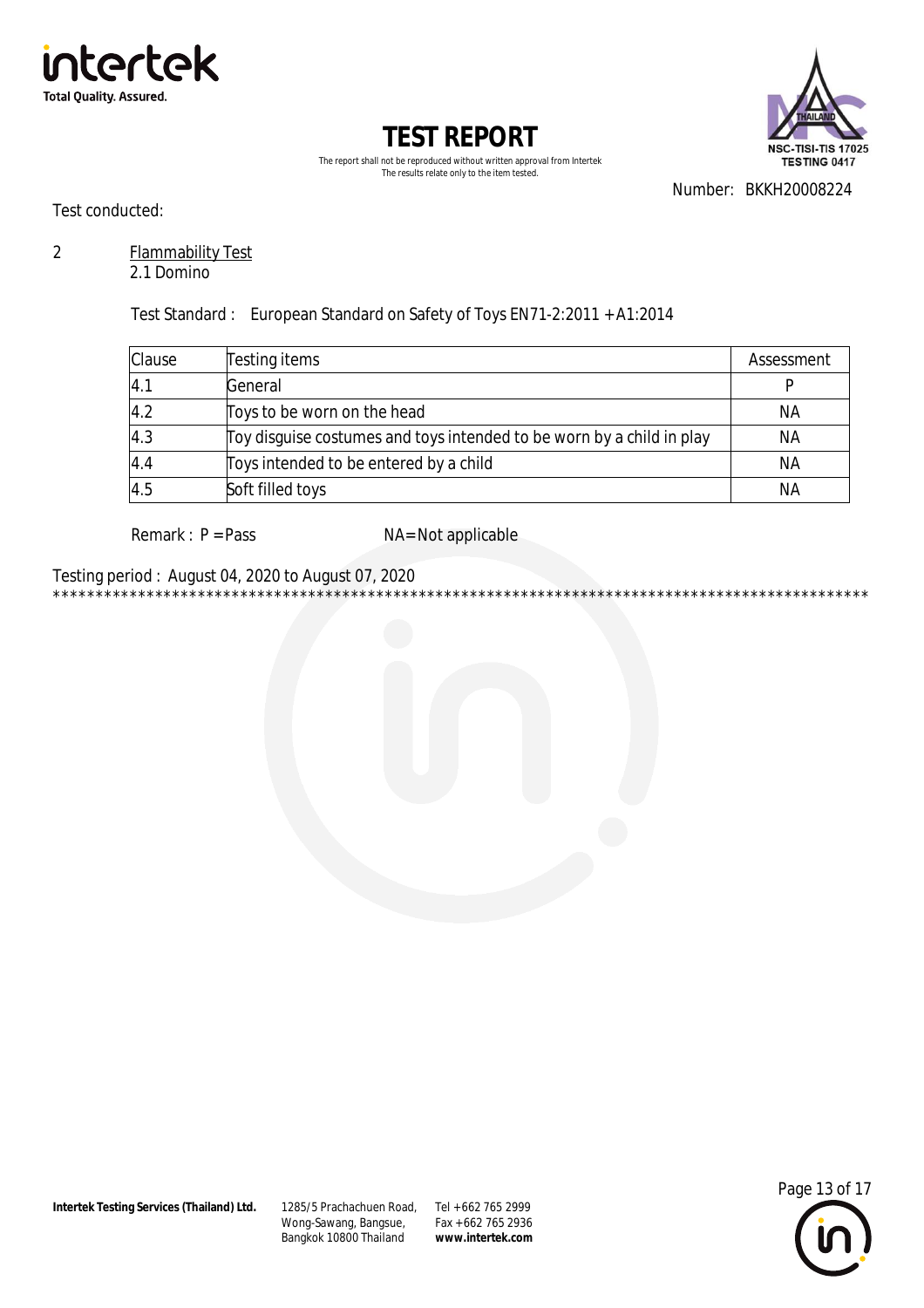



The report shall not be reproduced without written approval from Intertek The results relate only to the item tested.

Number: BKKH20008224

Test conducted:

**Flammability Test** 2.2 Tock 4

Test Standard: European Standard on Safety of Toys EN71-2:2011 + A1:2014

| Clause | Testing items                                                         | Assessment |
|--------|-----------------------------------------------------------------------|------------|
| 4.1    | General                                                               |            |
| 4.2    | Toys to be worn on the head                                           | ΝA         |
| 4.3    | Toy disguise costumes and toys intended to be worn by a child in play | ΝA         |
| 4.4    | Toys intended to be entered by a child                                | <b>NA</b>  |
| 4.5    | Soft filled toys                                                      | <b>NA</b>  |

Remark :  $P = Pass$ 

NA= Not applicable

Testing period: August 04, 2020 to August 07, 2020 



1285/5 Prachachuen Road, Tel + 662 765 2999 Wong-Sawang, Bangsue, Bangkok 10800 Thailand

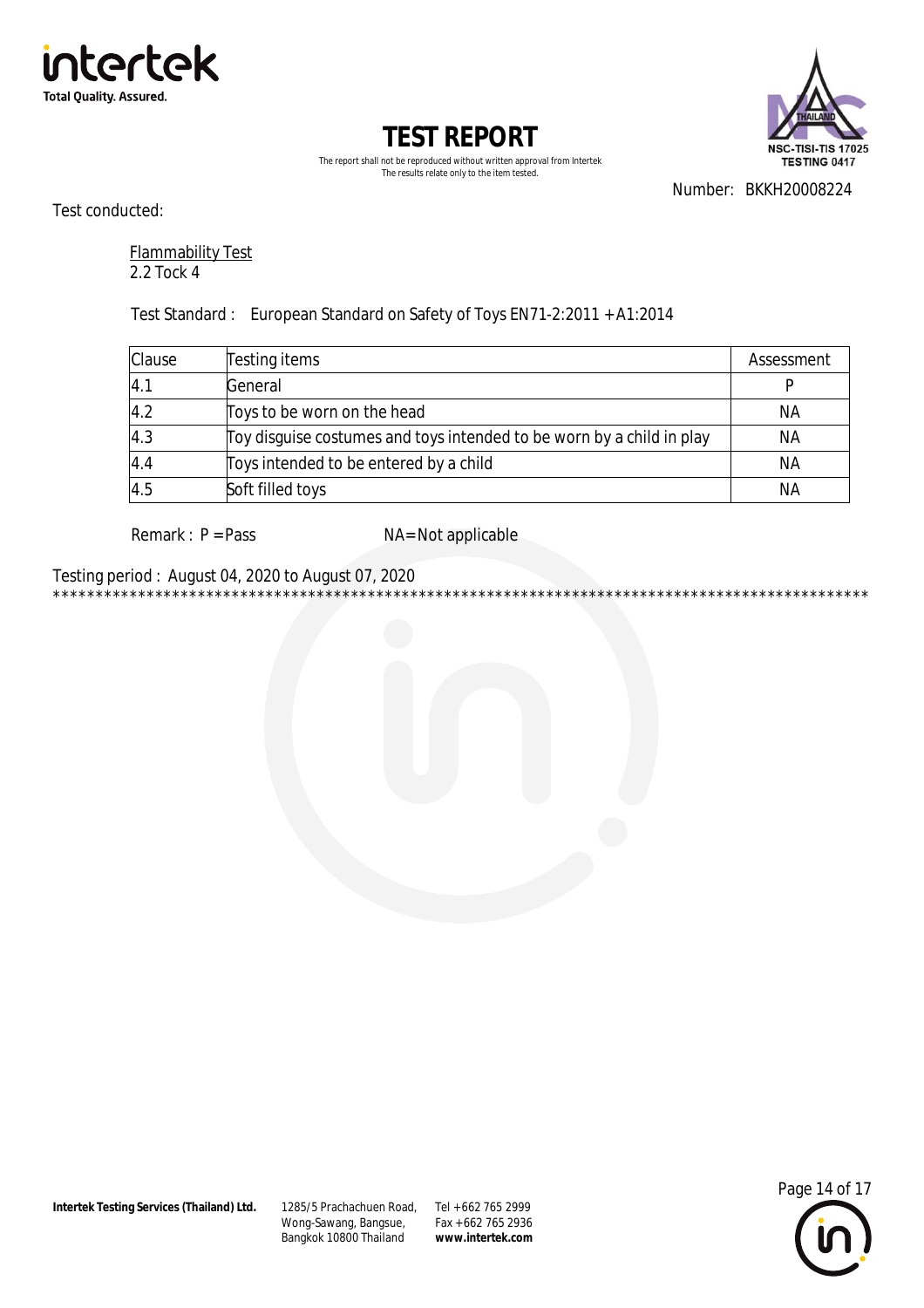



The report shall not be reproduced without written approval from Intertek The results relate only to the item tested.

Number: BKKH20008224

Test conducted:

**Flammability Test** 2.3 Tock 6

Test Standard: European Standard on Safety of Toys EN71-2:2011 + A1:2014

| Clause | Testing items                                                         | Assessment |
|--------|-----------------------------------------------------------------------|------------|
| 4.1    | General                                                               |            |
| 4.2    | Toys to be worn on the head                                           | NA         |
| 4.3    | Toy disquise costumes and toys intended to be worn by a child in play | ΝA         |
| 4.4    | Toys intended to be entered by a child                                | <b>NA</b>  |
| 4.5    | Soft filled toys                                                      | <b>NA</b>  |

Remark :  $P = Pass$ 

NA= Not applicable

Testing period: August 04, 2020 to August 07, 2020 



1285/5 Prachachuen Road, Tel + 662 765 2999 Wong-Sawang, Bangsue, Bangkok 10800 Thailand

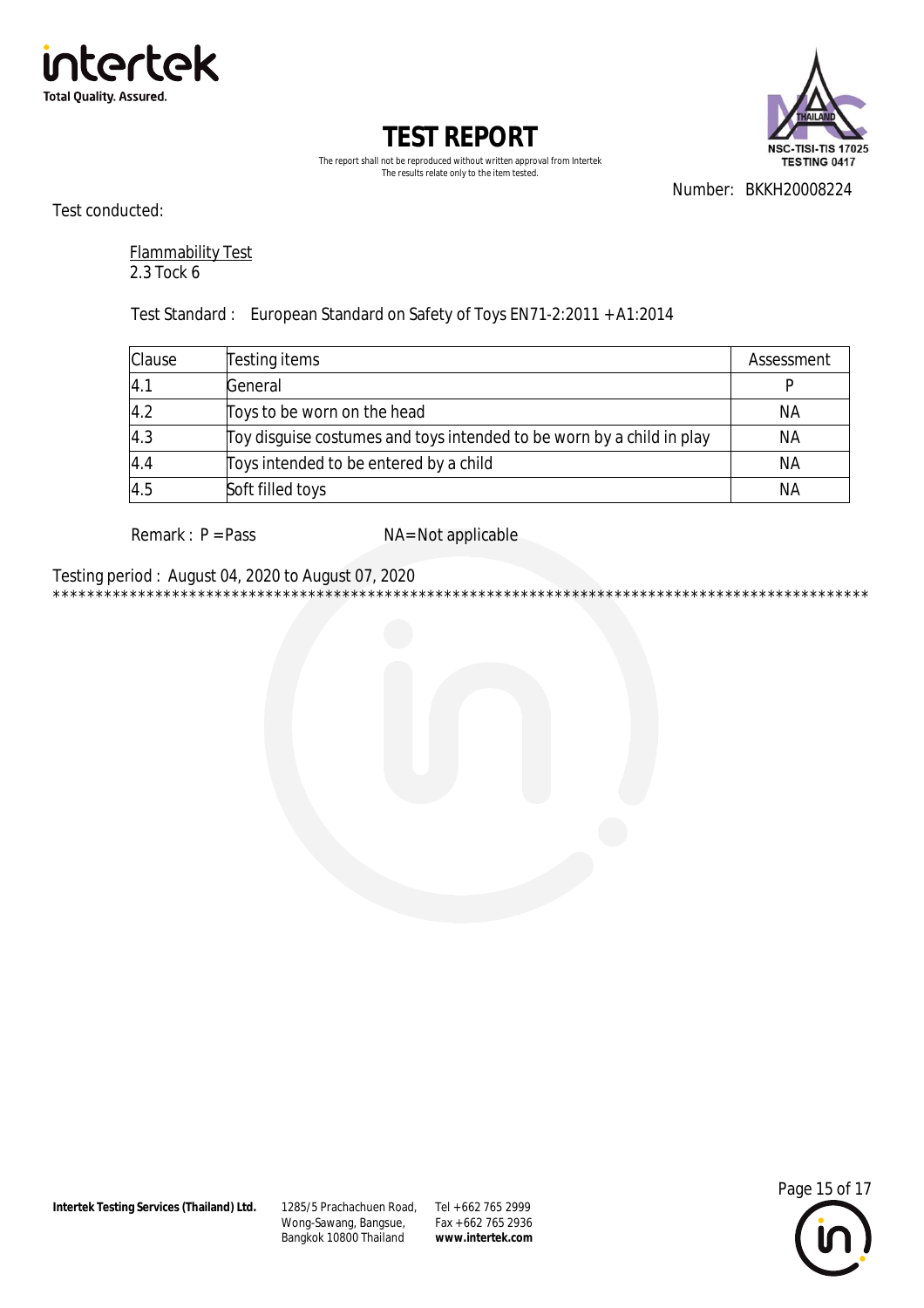



The report shall not be reproduced without written approval from Intertek The results relate only to the item tested.

Number: BKKH20008224

Test conducted:

3 19 Toxic elements migration test

(A) Test result

With reference to EN 71-3: 2019. Determind by ICP-MS, LC-ICP-MS and GC-MS. Category (III): Scraped-off toy material

| Element (Soluble)                                                                | Result in mg/kg |                        |                 | LOD in          | LOQ in                    | Limit in       |                 |
|----------------------------------------------------------------------------------|-----------------|------------------------|-----------------|-----------------|---------------------------|----------------|-----------------|
|                                                                                  | (1)             | (2)                    | (3)             | (4)             | mg/kg                     | mg/kg          | mg/kg           |
| Aluminium (Al)                                                                   | <b>ND</b>       | ND                     | <b>ND</b>       | <b>ND</b>       |                           | 5              | 70000           |
| Antimony (Sb)                                                                    | $\overline{ND}$ | ND                     | ND              | <b>ND</b>       |                           | $\overline{5}$ | 560             |
| Arsenic (As)                                                                     | <b>ND</b>       | <b>ND</b>              | <b>ND</b>       | ND              | 0.02                      | 0.1            | 47              |
| Barium (Ba)                                                                      | $\overline{12}$ | <b>ND</b>              | ND              | <b>ND</b>       |                           | $\overline{5}$ | 18750           |
| Boron (B)                                                                        | ND              | ND                     | ND              | <b>ND</b>       |                           | $\overline{5}$ | 15000           |
| Cadmium (Cd)                                                                     | <b>ND</b>       | <b>ND</b>              | <b>ND</b>       | <b>ND</b>       | 0.02                      | 0.1            | 17              |
| Chromium $(Cr)^{\Delta}$                                                         | < 0.04          | <b>ND</b>              | ND              | <b>ND</b>       | 0.01                      | 0.04           | $\mathbb{Z}^2$  |
| Chromium (III) (Cr III) ▲                                                        | <b>NC</b>       | <b>NC</b>              | <b>NC</b>       | <b>NC</b>       | $\mathbb{L}^{\mathbb{N}}$ | $\overline{a}$ | 460             |
| Chromium (VI) (Cr VI) ▲                                                          | ΝC              | <b>NC</b>              | <b>NC</b>       | NС              | $\mathbf{r}$              | 0.025          | 0.053           |
| Cobalt (Co)                                                                      | <b>ND</b>       | <b>ND</b>              | <b>ND</b>       | <b>ND</b>       | 0.20                      |                | 130             |
| Copper (Cu)                                                                      | <b>ND</b>       | <b>ND</b>              | ND              | <b>ND</b>       | 1                         | 5              | 7700            |
| Lead (Pb)                                                                        | <b>ND</b>       | <b>ND</b>              | ND              | <b>ND</b>       | 0.20                      | 1              | 23              |
| Manganese (Mn)                                                                   | <b>ND</b>       | <b>ND</b>              | <b>ND</b>       | <b>ND</b>       |                           | 5              | 15000           |
| Mercury (Hg)                                                                     | <b>ND</b>       | <b>ND</b>              | <b>ND</b>       | <b>ND</b>       | 0.20                      | 1              | 94              |
| Nickel (Ni)                                                                      | <b>ND</b>       | <b>ND</b>              | <b>ND</b>       | <b>ND</b>       |                           | 5              | 930             |
| Selenium (Se)                                                                    | <b>ND</b>       | <b>ND</b>              | <b>ND</b>       | <b>ND</b>       | 1                         | 5              | 460             |
| Strontium (Sr)                                                                   | 15              | <b>ND</b>              | <b>ND</b>       | <b>ND</b>       |                           | 5              | 56000           |
| $\overline{\text{I}}$ in (Sn) $^{44}$                                            | <b>ND</b>       | <b>ND</b>              | <b>ND</b>       | <b>ND</b>       | 0.20                      | 1              | 180000          |
| Organic tin $\blacktriangle$                                                     | <b>NC</b>       | ИC                     | <b>NC</b>       | <b>NC</b>       |                           | 3              | $\overline{12}$ |
| $\overline{\text{Zinc}}$ ( $\overline{\text{Zn}}$ )                              | <b>ND</b>       | <b>ND</b>              | $\overline{5}$  | <b>ND</b>       | 1                         | 5              | 46000           |
|                                                                                  |                 |                        |                 |                 |                           |                |                 |
|                                                                                  |                 |                        |                 |                 |                           |                |                 |
| Element (Soluble)                                                                |                 |                        | Result in mg/kg |                 | LOD in                    | $LOQ$ in       | Limit in        |
|                                                                                  | (5)             | (6)                    | (7)             | (8)             | mg/kg                     | mg/kg          | mg/kg           |
| Aluminium (Al)                                                                   | 6               | ÑĎ                     | $\overline{5}$  | ÑĎ              |                           | 5              | 70000           |
| Antimony (Sb)                                                                    | <b>ND</b>       | ND                     | <b>ND</b>       | <b>ND</b>       |                           | 5              | 560             |
| Arsenic (As)                                                                     | <b>ND</b>       | <b>ND</b>              | <b>ND</b>       | <b>ND</b>       | 0.02                      | 0.1            | 47              |
| Barium (Ba)                                                                      | <b>ND</b>       | <b>ND</b>              | <b>ND</b>       | $\overline{22}$ |                           | 5              | 18750           |
| Boron (B)                                                                        | ND              | ND                     | ND              | <b>ND</b>       |                           | $\overline{5}$ | 15000           |
| Cadmium (Cd)                                                                     | $\overline{ND}$ | <b>ND</b>              | ND              | <b>ND</b>       | 0.02                      | 0.1            | $\overline{17}$ |
| Chromium $(Cr)^{\Delta}$                                                         | <b>ND</b>       | <b>ND</b>              | <b>ND</b>       | <b>ND</b>       | 0.01                      | 0.04           | $\overline{a}$  |
| Chromium (III) (Cr III) ▲                                                        | NС              | <b>NC</b>              | NС              | NС              | $\blacksquare$            |                | 460             |
| Chromium (VI) (Cr VI) ▲                                                          | МC              | $\overline{\text{NC}}$ | <b>NC</b>       | <b>NC</b>       | $\sim$                    | 0.025          | 0.053           |
| Cobalt (Co)                                                                      | <b>ND</b>       | <b>ND</b>              | <b>ND</b>       | <b>ND</b>       | 0.20                      |                | 130             |
| Copper (Cu)                                                                      | ND              | <b>ND</b>              | ND              | <b>ND</b>       | 1                         | 5              | 7700            |
| Lead (Pb)                                                                        | <b>ND</b>       | <b>ND</b>              | <b>ND</b>       | <b>ND</b>       | 0.20                      | 1              | 23              |
| Manganese (Mn)                                                                   | <b>ND</b>       | <b>ND</b>              | <b>ND</b>       | ND              |                           | 5              | 15000           |
| Mercury (Hg)                                                                     | <b>ND</b>       | <b>ND</b>              | <b>ND</b>       | <b>ND</b>       | 0.20                      | 1              | 94              |
| Nickel (Ni)                                                                      | <b>ND</b>       | <b>ND</b>              | <b>ND</b>       | <b>ND</b>       |                           | 5              | 930             |
| Selenium (Se)                                                                    | <b>ND</b>       | <b>ND</b>              | <b>ND</b>       | <b>ND</b>       |                           | 5              | 460             |
| Strontium (Sr)                                                                   | <b>ND</b>       | <b>ND</b>              | ND              | <b>ND</b>       | 1                         | 5              | 56000           |
|                                                                                  | <b>ND</b>       | <b>ND</b>              | <b>ND</b>       | <b>ND</b>       | 0.20                      | 1              | 180000          |
| Tin (Sn) <sup>ΔΔ</sup><br>Organic tin $\blacktriangle$                           | NС              | ΝC                     | NС              | <b>NC</b>       |                           | 3              | $\overline{12}$ |
| $\frac{\text{Zinc}(\text{Zn})}{\text{Zinc}(\text{Zn})}$ ND ND ND ND 15 1 5 46000 |                 |                        |                 |                 |                           |                |                 |

Wong-Sawang, Bangsue, Bangkok 10800 Thailand 1285/5 Prachachuen Road, Tel + 662 765 2999

 $Fax + 6627652936$ **[www.intertek.com](http://www.intertek.com)**

\*\*\*\*\*\*\*\*\*\*\*\*\*\*\*\*\*\*\*\*\*\*\*\*\*\*\*\*\*\*\*\*\*\*\*\*\*\*\*\*\*\*\*\*\*\*\*\*\*\*\*\*\*\*\*\*\*\*\*\*\*\*\*\*\*\*\*\*\*\*\*\*\*\*\*\*\*\*\*\*\*\*\*\*\*\*\*\*\*\*\*\*\*\*\*\*\*\*